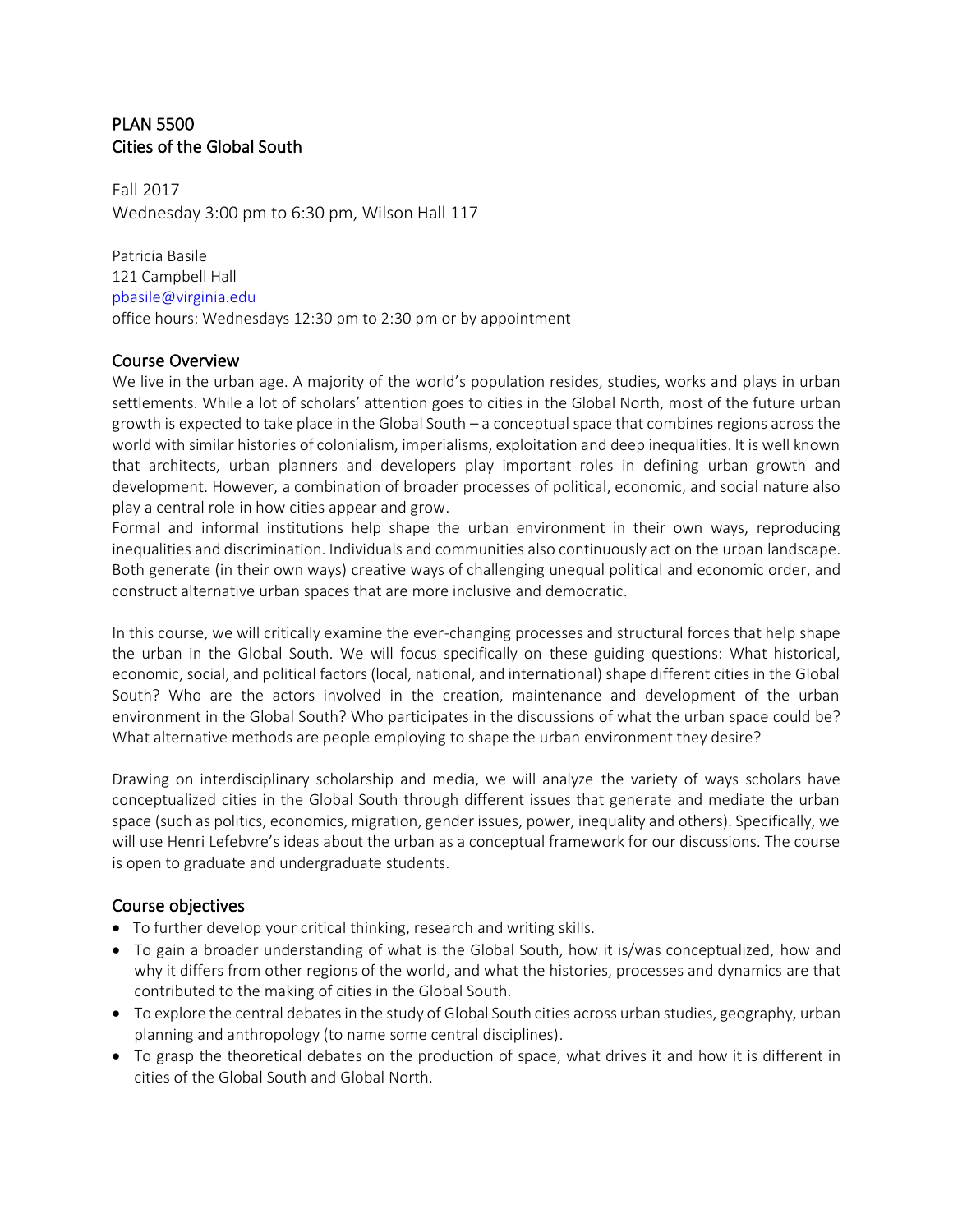- To critically understand how different social structures (class, race, gender and sexuality, among others) affect people's lives in cities of the Global South and how they vary across social and cultural contexts.
- To develop a deep understanding of a specific aspect in a Global South city selected by you.

#### Grading policy, scale and assignments

This is a seminar course so your participation in discussion. Keeping up with the readings is essential and will count for your final grade.

Your final grade is divided into two parts: participation and your class project. There is one project for this class that is divided into six parts. Each part will be graded individually and contribute to your final grade. The project consists of a semester-long in-depth investigation of a Global South city of your choosing. You will work and build on the project throughout the whole semester.

The components to the course grade are:

| 1. | Participation                                                  |                  |
|----|----------------------------------------------------------------|------------------|
|    | Class attendance and participation                             | 15 points        |
|    | Discussion section leading                                     | 15 points        |
|    | <b>TOTAL</b>                                                   | <b>30 POINTS</b> |
|    |                                                                |                  |
| 2. | Project                                                        |                  |
|    | Part 1: Choosing a city - due September 6                      | 5 points         |
|    | Part 2: Web journaling - ongoing                               | 20 points        |
|    | Part 3: Paper proposal - due September 27                      | 5 points         |
|    | Part 4: Paper draft and peer-review activity - due November 15 | 10 points        |
|    | Part 5: Project and paper presentation - due November 29       | 10 points        |
|    | Part 6: Project paper - due December 13                        | 20 points        |
|    | TOTAL                                                          | <b>70 POINTS</b> |

Each part of the project is briefly described below. Note that I will post more detailed directions on the Collab website and discuss it in class as well. The descriptions below intend to give you a sense of what you can expect to be doing over the semester.

Written assignments must be turned in at the beginning of class on the date due. I'd also like you to upload a copy into your Collab website. In written composition, usage and punctuation count.

*Late assignments:* Late assignments can be problematic for several reasons. They raise ethical issues *(if I give you more time, do I need to give everyone more time?*); they affect the pacing of the course (*since assignments endeavor to build upon each other*); and they raise the specter for the professor of being taken advantage of or played for a fool (*did your grandmother really die?*) On the other hand, I hate to read hastily scrawled, ill thought-out papers. Please endeavor to turn all your assignments in on time; it will make everyone happier. If you have a legitimate reason for a late paper, I will certainly consider extensions. But I do need to be approached before the assignment is due and not on the day that the assignment is due. If you turn something in without a previously agreed upon extension, late assignments will be reduced 10% by every day they are late. Make sure to always turn in your assignments on time!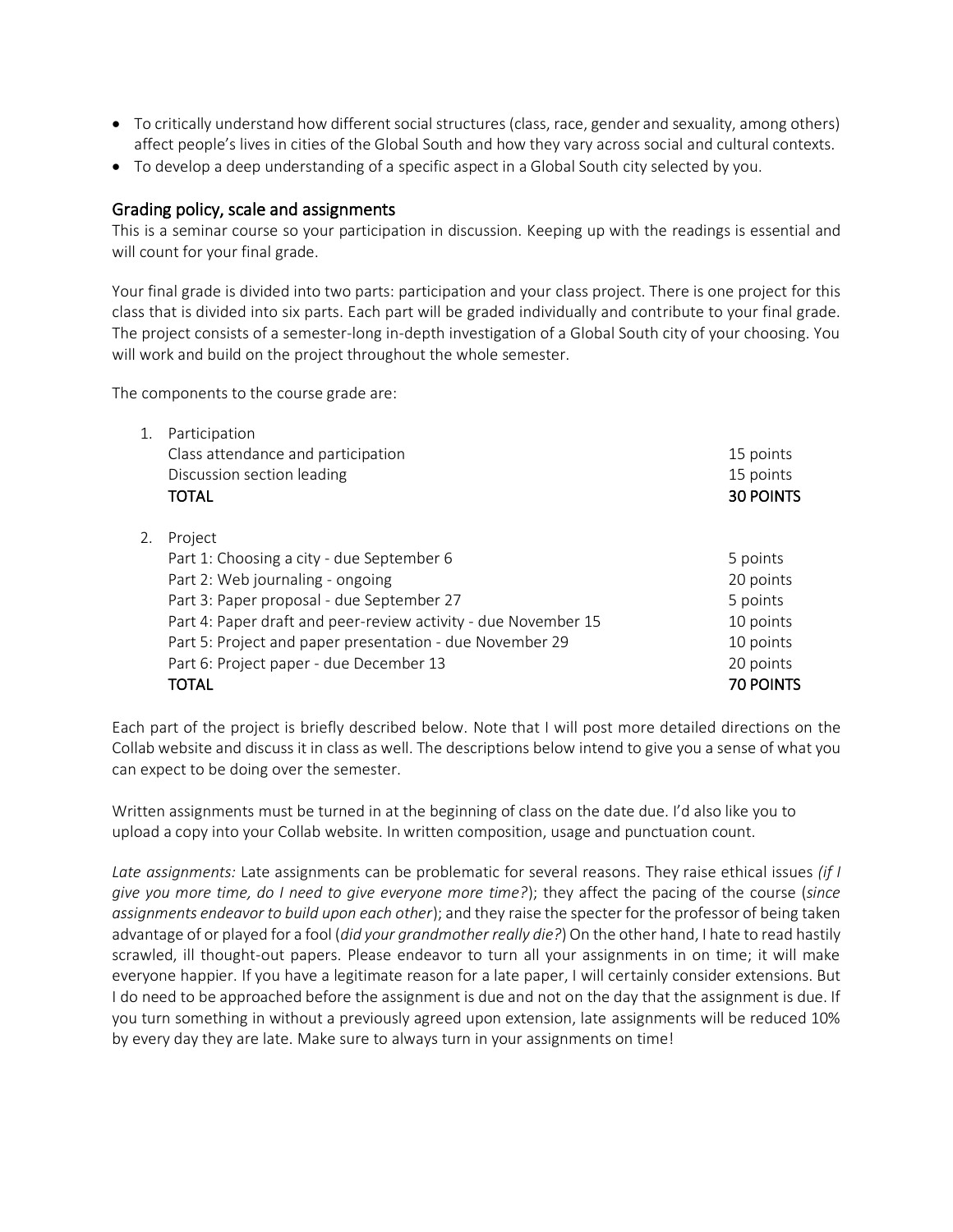## Project Description and Components

#### *Project part 1: Choosing a city 5 points*

#### Due date: September 6

Pick one city of the Global South you are interested in to study throughout the semester. Write a twopage double-spaced essay justifying why you picked this particular city. Focus on these questions:

- 1. What do you already know about this city? (broad answer no need for details) When and how did you learn what you already know about this place?
- 2. Why are you interested in this particular city?
- 3. What else would you like to learn about it? Why?

## *Project part 2: Web journaling 20 points*

#### Due date: ongoing

Journaling is a good way to keep track of your thoughts. We will use journaling to keep track of your research, thoughts and progress throughout the semester. The University of Virginia offers a tool to students and professors to create their own WordPress website associated with UVA. We will take advantage of this tool to create online journals, accessible to your colleagues and to myself. (PS: You can take advantage of this activity to work on your own personal website or portfolio after the class is over). Task:

- 1. Create your own WordPress website through UVA and share the link with me through the Collab assignment. I'll put all links into a spreadsheet and make it available to all students.
- 2. Post and write about all the research you will do on the city you picked. Be creative! Research materials should include academic articles, movies, pictures, newspaper stories, opinion pieces and whatever other types of data you find that is informing your research project. You should also write about your thought process, research and about how each piece of information is contributing to your paper. By the end of the semester, you will need to have at least 15 posts. Try to write and work on the posts every week. I want to be able to follow your research process throughout the semester.
- 3. Do not post everything on the last week of class. The purpose of the journal is to be an ongoing process of your work and not just another assignment to be graded on. I'll follow all websites weekly and we will talk about them in class.

## *Project part 3: Paper proposal 5 points*

#### Due date: September 27

For the project paper, you will need to pick one specific aspect of your city to study in-depth. You can look at a theme that we are covering in class such as the effects of neoliberal urban policies in the city you picked, or you can be creative and go beyond what we are studying. For example, if you picked Rio de Janeiro in Brazil, you could focus on the aftermath of the Olympic Games and the benefits and losses the games brought to the city and its residents. Be creative and pick a theme you are actually interested in.

You will write a two-page double-spaced proposal for your paper. The proposal must contain an introduction explaining your project and why it is relevant to the theme of the course in general (one page) and an outline of the paper with a brief paragraph about each of its parts (one page).

We will have one class period to discuss your ideas individually before the due date so I can make sure you are in the right track!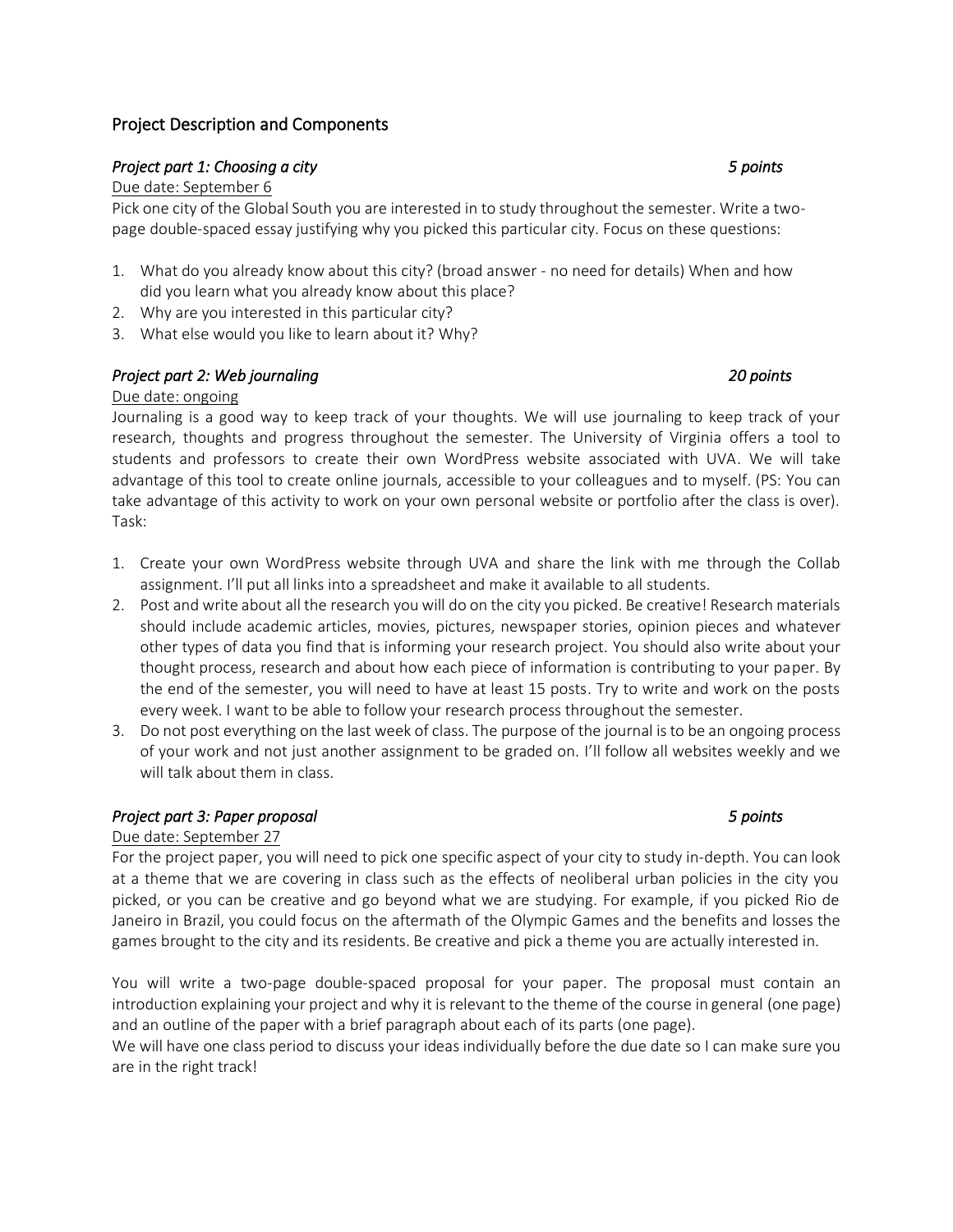## *Project part 4: Paper draft and peer-review activity 10 points*

## Due date: November 15

By mid-November you will need to have a draft of your paper with at least six double-spaced pages. In addition, you will write an annotated bibliography of the sources you are using to write the paper. You will write one paragraph for each source explaining its main argument and how it is informing your research. You will need a minimum of 10 sources.

This is a peer-reviewed assignment. This means that you will pair with one colleague in the class to exchange your drafts and grade each other's paper drafts. On November 15, you will email each other your paper draft and submit it on Collab as well (so I'll have access to them. No need to submit it on paper for this one). I will provide a rubric for you to evaluate your colleague's paper draft. You will have one week to read, evaluate your colleague's paper draft by filling the rubric and submitting it on Collab. The rubrics are due November 22 on Collab. I'll grade you on how you were evaluated and how you evaluate your colleague's paper draft.

#### *Project part 5: Project and paper presentation 10 points*

Due date: November 29 All students will present their project, website and paper.

## *Project part 6: Project paper 20 points*

Due date: December 13 The final paper must be 12-15 pages in length, excluding the bibliography.

## Course website

There is a Collab site for the course. I will use the website to communicate and post class information, including readings. I will also use it to keep track of grades.

## Technology in class

I will allow the use of notebooks and tablets in class for the purpose of note-taking. But I expect students to be mindful and respectful about the use of technology in class. If students are disrespectful with me and with their colleagues concerning the use of tablets and notebooks, I will change the policy and forbid their use in class. Please be respectful!

## Personal statement from Professor

I am here to help. If you find yourself in trouble, broke, hungry, facing discrimination of any kind, depression, grief, chronic pain of any sort, or any problems that you may need help with, please let me know. I know lots of campus resources, often have snacks in my office, and like to help other people.

## Academic integrity and disability accommodation

UVa has an honor code, which must be followed. Please sign each assignment using the honor code. But just to drive some details home, all work done for the course must be your own. The work must be original and prepared for this class. Plagiarism is unacceptable. Copying the work of another and not citing it; lifting text from the Internet; or even presenting ideas that are not your own without proper attribution are all examples of plagiarism. Submitting work for this class that has been done for another class also counts as plagiarism, it is called "plagiarizing oneself." Don't do it!

If you have a disability and are in need of academic accommodations, please notify me as soon as possible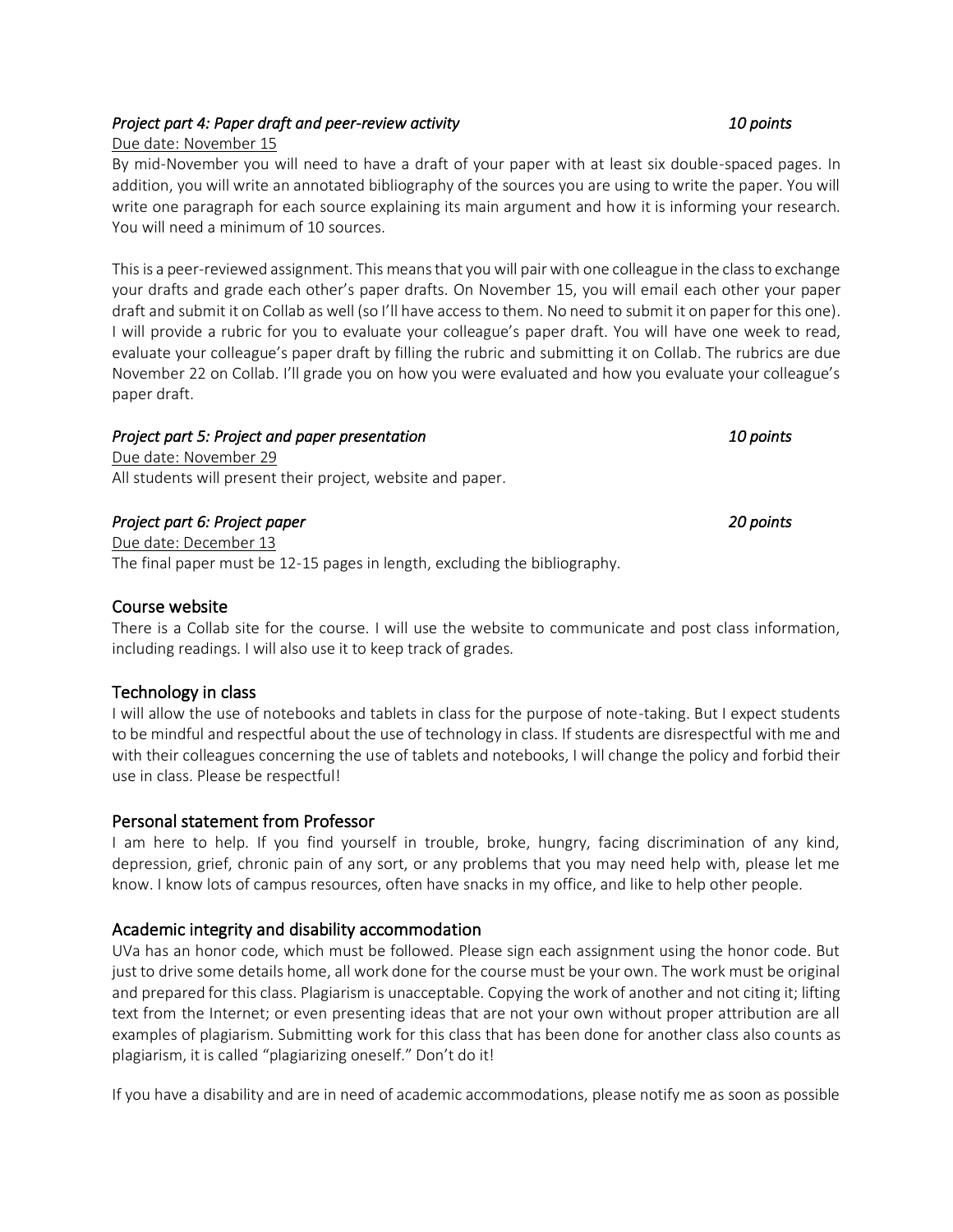to arrange needed support.

## Course schedule and readings

#### August 23 - week 1 introductions

No required readings.

#### August 30 - week 2 North-South divide

*What does it mean to be developed or underdeveloped? What is the First World? What is the Third World? Who decides which countries are the First World or Third World? What are the differences between them? In this session, we will look at the history and processes of development.*

\*Activity due: set up your WordPress website and submit the link through Collab

Watch the video "Thinking Across Boundaries - PART 1 - Why call it the Urban Global South?" by the Bartlett Development Planning Unit.

LINK:<https://www.youtube.com/watch?v=rkoYt0wTyuw> Required readings:

- Escobar, Arturo. "Chapter 1 Introduction: Development and the Anthropology of Modernity", and "Chapter 2 - The Problematization of Poverty: The Tale of Three Worlds and Development." In *Encountering development: The making and unmaking of the third world*. (Princeton: Princeton University Press, 2011), 3-54.
- Frank, Andre Gunder. "The development of underdevelopment." *International Library of Critical Writings in Economics*, 18.4 (2002): 97–111.
- Prashad, Vijay. "Buenos Aires: Imagining an economy." In *The darker nations: A people's history of the Third World*. The New Press (2008), 62–74
- Tipps, Dean C. "Modernization Theory and the Comparative Study of Societies: A Critical Perspective". *Comparative Studies in Society and History* 15.2 (1973): 199–226.

Recommended readings:

- Bernstein, Henry. "Modernization Theory and the Sociological Study of Development." *The Journal of Development Studies* 7 (2) (1971): 141-160.
- Esteva, Gustavo. "Development." In *The Development dictionary: A guide to knowledge as power* 2nd edition, ed. By Sachs, W. (London: Zed Books, 2010), 1-23.
- Ferguson, James. *The anti-politics machine: "Development", depolitization, and bureaucratic power in Lesotho*. (New York: Cambridge University Press, 1990).
- Mehmet, O. *Westernizing the Third World: The Eurocentricity of Economic Development Theories*. (New York: Routledge, 2002).

#### September 6 - week 3 the comparative gesture

*In this session, we will focus our attention on the following questions: what does it mean to compare different cities to each other? What do you gain or lose from comparisons? Is it possible to compare cities in the Global North to cities in the Global South? If yes, how? If no, why not?*

\*Project part 1 due electronically on Collab

Watch the video "Thinking Across Boundaries - PART 2 - What kind of planning practices does it call for?" by the Bartlett Development Planning Unit.

LINK: <https://www.youtube.com/watch?v=P2RytGgPUqo>

Required readings: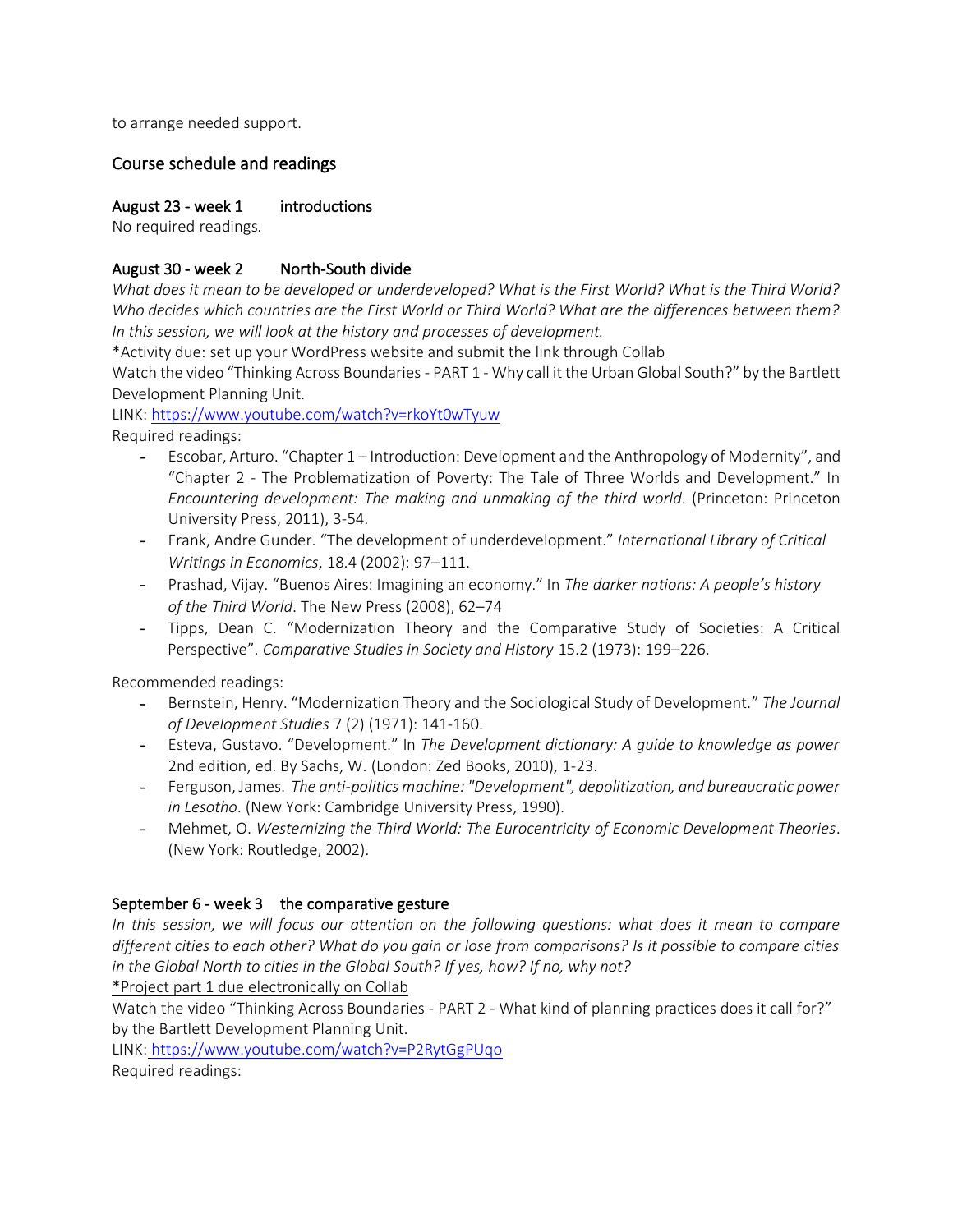- McFarlane, Colin. "Urban shadows: materiality, the 'Southern city' and urban theory." *Geography Compass* 2, no. 2 (2008): 340-358.
- Robinson, Jennifer. "Global and world cities: a view from off the map," *International Journal of Urban and Regional Research* 26, no.3 (2002): 531-554.
- Robinson, Jennifer. "Cities in a world of cities: the comparative gesture," *International Journal of Urban and Regional Research*, 35, 1 (2010): 1-23.

Recommended readings:

- Roy, Ananya. "Slumdog cities: Rethinking subaltern urbanism." *International Journal of Urban and Regional Research* 35, no. 2 (2011): 223-238.
- Ward, Kevin. "Towards a relational comparative approach to the study of cities." *Progress in human geography* 34, no. 4 (2010): 471-487.

## September 13 - week 4 a history of -isms

*One of the historical particularities that helps shape the urban in the Global South are the dynamics and processes implemented when these places were colonies. In this session, we will discuss imperialism and colonialism, and the aftermath of these processes in the former colonies.* Required readings:

- Dixon, Chris, and Mike Heffernan. "The Legacy of Imperialism" and "The Ties That Bind: Decolonization and Neo-Colonialism in Southern Africa," in *Colonialism and Development in the Contemporary World* (New York: Mansell, 1991), 6-45.
- Fanon, Franz. "Concerning Violence" [1961], in *The Wretched of the Earth*, trans. Constance Farrington (New York: Grove, 1963), 35–106.
- King, A.D. 2015. "Colonialism and Urban Development," in *Cities of the Global South Reader*, Miraftab, F. and N. Kudva (Eds.). (New York: Routledge, 2015), 29-39.

Recommended readings

- Dill, Brian, and Ben Crow. "The colonial roots of inequality: access to water in urban East Africa." *Water International* 39, no. 2 (2014): 187-200.
- Osterhammel, Jurgen. "Colonization and Colonies," "Colonialism" and "Colonial Empires," "Colonialist Ideology," and "Decolonization," in *Colonialism: A Theoretical Overview*, trans. Shelley Frisch (Princeton: Markus Wiener, 2005), 3-22 and 105-119.

## September 20 - week 5 one on one discussion about paper proposal

*For this class, I will assign each student to a 15-minute time period. Students will come individually to show me their website progress and discuss the paper proposal that will be due the week after (September 27).* No required readings.

## September 27 - week 6 the production of urban space

*What drives the production of the urban space? How do political and economic factors contribute to the production of urban space? In this session, we will grapple with Lefebvre's theory of production of space and how it can be applied to cities in the Global South.*

\*Project part 3 due electronically on Collab

Required readings:

- Lefebvre, Henri. "Social Space," in *The Production of Space.* (Massachusetts: Blackwell Publishers Inc., 1991), 68-129.
- Lefebvre, Henri. "Reflections on the Politics of Space, Space-Social product and use value, and Space and Mode of Production," in *State, space, world: selected essays*. Edited by Neil Brenner and Stuart Elden. (Minneapolis: U of Minnesota Press, 2009), 167-184, 185-195, and 210-222.
- Elden, Stuart. "There is a politics of space because space is political: Henri Lefebvre and the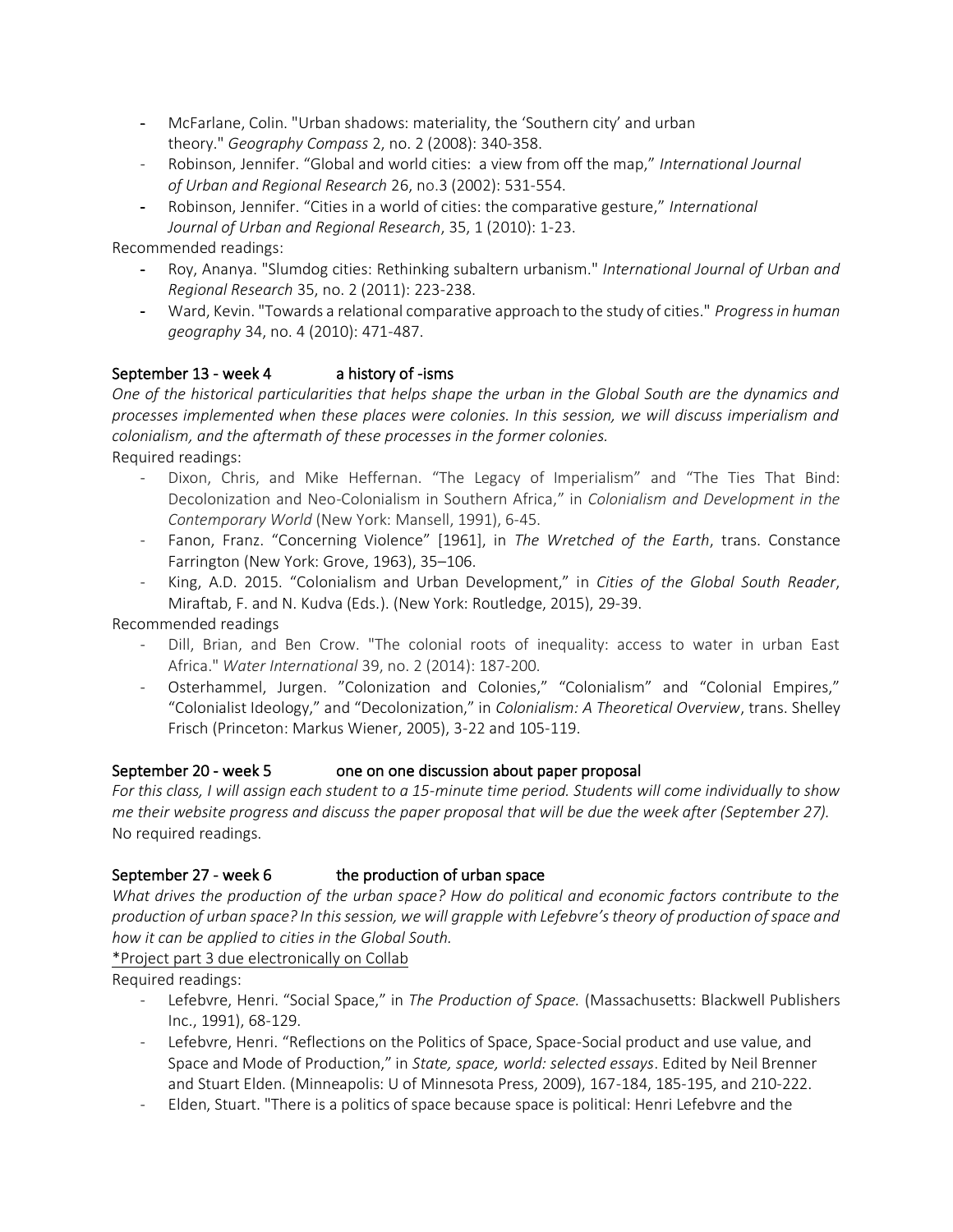production of space." *Radical philosophy review* 10, no. 2 (2007): 101-116.

Recommended readings:

- Lefebvre, Henri. *The Production of Space.* (Massachusetts: Blackwell Publishers Inc., 1991).
- Lefebvre, Henri. *The urban revolution*. (Minneapolis: U of Minnesota Press, 2003).

#### October 4 - week 7 neoliberal urbanisms

*What is neoliberalism? How does it contribute to the production of urban space world-wide? What were its consequences in cities of the Global South? How are consequences different in the Global North and the Global South? The processes of political-economic restructuring that started in the 1970s included not only economic liberalization policies but projects of spatial and regulatory reorganization as well. In this session, we will focus on what the foundations of these transformations were and how they affected the urban in the Global South.*

Watch the video "Three Minute Theory: What is Neoliberalism? "

#### LINK: <https://www.youtube.com/watch?v=dzLv3rfnOVw>

Required readings:

- Brenner, Neil, and Nik Theodore. "Neoliberalism and the urban condition." *City* 9, no. 1 (2005): 101-107.
- Harvey, David. "From managerialism to entrepreneurialism: The transformation of urban governance in late capitalism." *The Blackwell city reader* (2002): 456-463.
- Harvey, David. "Freedom's Just Another Word, and The Construction of Consent," in *A Brief History of Neoliberalism*. (Oxford: Oxford University Press, 2007), 5-63.
- Swanson, Kate. "Revanchist urbanism heads south: the regulation of indigenous beggars and street vendors in Ecuador." *Antipode* 39, no. 4 (2007): 708-728.

Recommended readings:

- Lee, James, and Ya-peng Zhu. "Urban governance, neoliberalism and housing reform in China." *The Pacific Review* 19, no. 1 (2006): 39-61.
- Narsiah, Sagie. "Neoliberalism as spatial fix: An example from South Africa." *Geoforum* 45 (2013): 136-144.
- Parnell, Susan, and Jennifer Robinson. "(Re) theorizing cities from the Global South: Looking beyond neoliberalism." *Urban Geography* 33, no. 4 (2012): 593-617.
- Sager, Tore. "Neo-liberal urban planning policies: A literature survey 1990–2010." *Progress in planning* 76, no. 4 (2011): 147-199.

## October 11 - week 8 no class – instructor at a conference

No required readings.

## October 18 - week 9 globalization and the urban

*Globalization is not a new practice. The tendency of [investment funds](http://www.investopedia.com/terms/i/investment-fund.asp) and businesses to move beyond domestic and national [markets](http://www.investopedia.com/terms/m/market.asp) to other markets around the globe has been around for a while. But the implementation of a free-market economic systems by many countries in the aftermath of the Second World War created new opportunities for international trade and investment.* 

*In this session, we will examine the effects of globalization in cities of the Global South.*

Required readings:

- Harvey, David. "Globalization and the spatial fix." *Geographische revue* 2, no. 3 (2001): 23-31.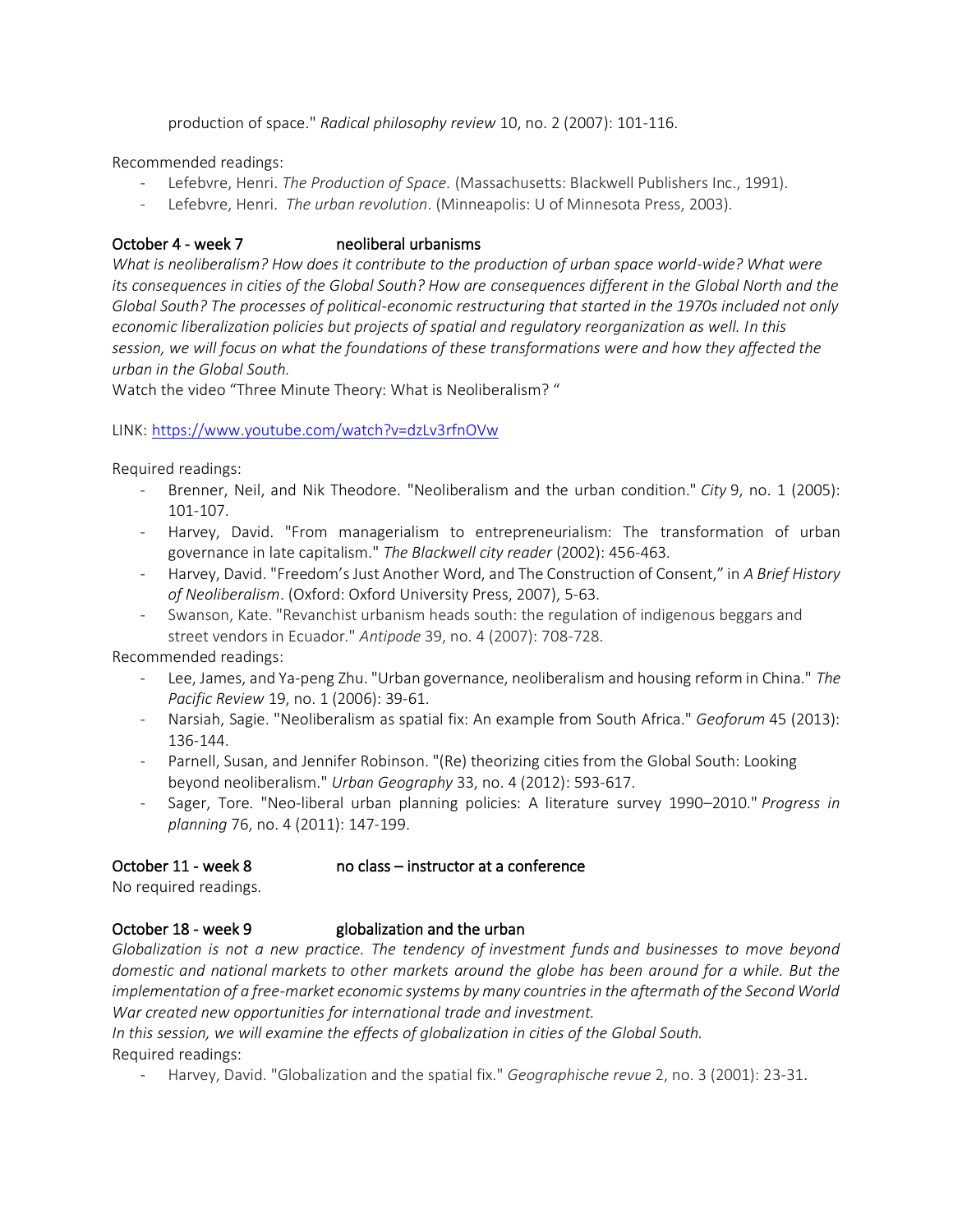- Lemanski, Charlotte. "Global cities in the South: deepening social and spatial polarization in Cape Town." *Cities* 24, no. 6 (2007): 448-461.
- Roberts, Bryan R. "Globalization and Latin American cities." *International Journal of Urban and Regional Research* 29, no. 1 (2005): 110-123.
- Sassen, Saskia. "The global city: Introducing a concept." *The brown journal of world affairs* 11, no. 2 (2005): 27-43.
- Smith, Neil. "The Satanic Geographies of Globalization: Uneven Development in the 1990s." Public Culture 10(1): 169-189.

Recommended readings:

- Kelly, Philip F. "The geographies and politics of globalization." *Progress in Human Geography* 23, no. 3 (1999): 379-400.
- Madden, David J. "City Becoming World: Nancy, Lefebvre, and the Global—Urban Imagination." *Environment and Planning D: Society and Space* 30, no. 5 (2012): 772-787.

#### October 20 - week 9 Architecture School workshop - attendance mandatory to compensate for the October 11's class. I'll give more details about this in class.

No required readings.

## October 25 - week 10 spatial inequalities in Latin American

*One common aspect of cities in the Global South is the way the built environment expresses inequalities produced by broader social, economic, and political processes. In this session, we will focus on how the urban space translates such inequalities and the consequences of these dynamics.*

Required readings:

- Bauer, Daniel Eric. "Re-Articulating Identity: The Shifting Landscape of Indigenous Politics and Power on the Ecuadorian Coast." Bulletin of Latin American Research 29, no. 2 (2010): 170– 186.
- Di Pietro, Pedro José Javier. "Decolonizing travesti space in Buenos Aires: race, sexuality, and sideways relationality." *Gender, Place & Culture* 23, no. 5 (2016): 677-693.
- Harris, Cheryl I. 1993. "Whiteness as Property." *Harvard Law Review* 106, no.8 (1993): 1707– 1791.
- Neely, Brooke, and Michelle Samura. "Social geographies of race: Connecting race and space." *Ethnic and Racial Studies* 34, no. 11 (2011): 1933-1952.
- Werner, Marion. "Introduction: Power and Difference in Global Production." In *Global Displacements: The Making of Uneven Development in the Caribbean*. (John Wiley & Sons, 2015), 1–27.

Recommended readings:

- Kobayashi, Audrey. "Neoclassical urban theory and the study of racism in geography." *Urban Geography* 35, no. 5 (2014): 645-656.
- Mohanty, Chandra Talpade. "Under Western eyes: Feminist scholarship and colonial discourses." *Feminist review* 30 (1988): 61-88.
- Peake, Linda. "'Race and sexuality: Challenging the patriarchal structuring of urban social space." *Environment and Planning D: Society and Space* 11, no. 4 (1993): 415-432.
- Roy, Ananya. "Urban informality: toward an epistemology of planning." *Journal of the American Planning Association* 71, no. 2 (2005): 147-158.
- Yiftachel, Oren. "Theoretical notes on gray cities': the coming of urban apartheid?." *Planning Theory* 8, no. 1 (2009): 88-100.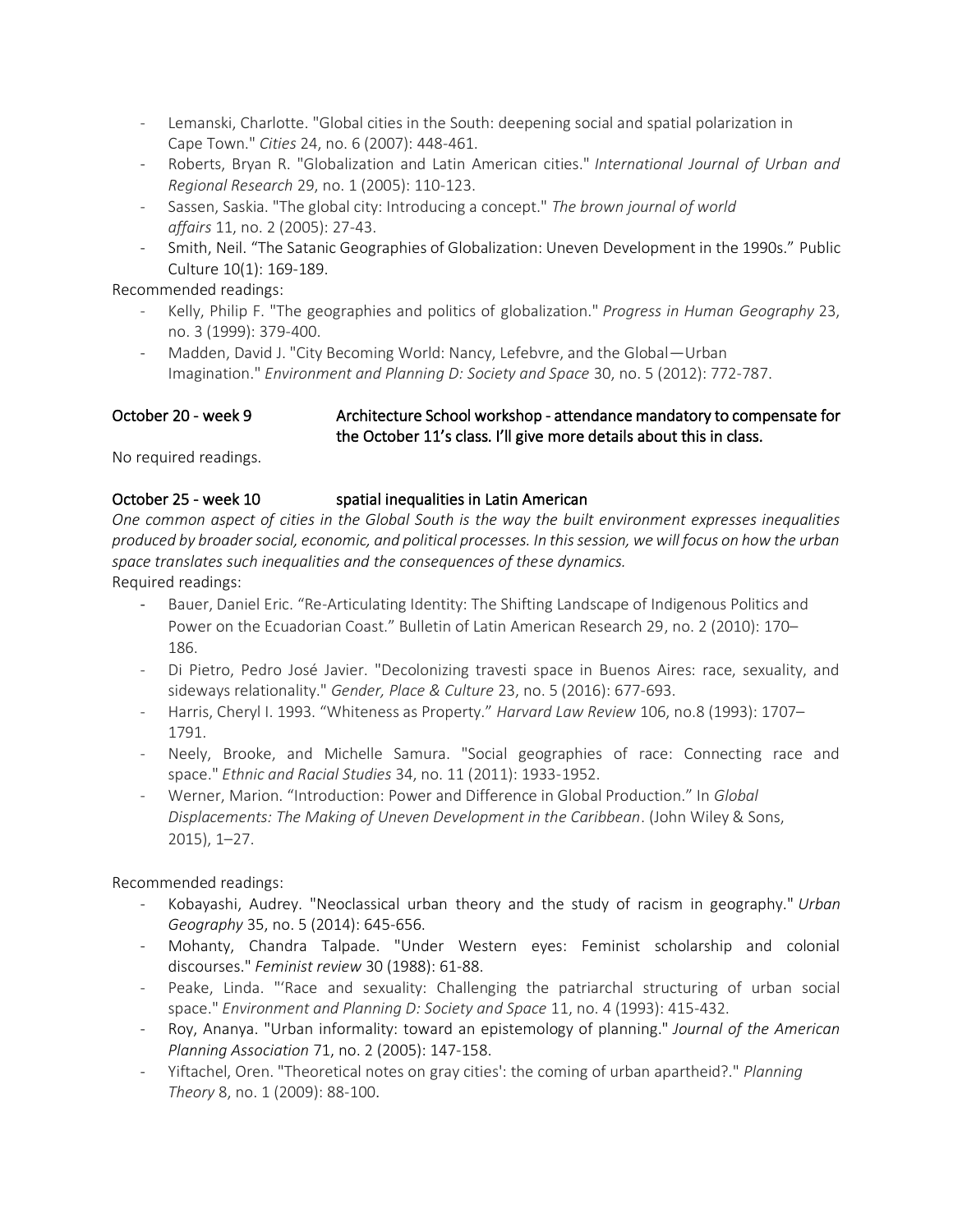## November 1 - week 11 Symposium "Urban Perspectives from the Global South: past, present and future" – attendance mandatory

No required readings.

## November 8 - week 12 from the bottom up

*Individuals and communities continuously act on their city, producing creative ways of challenging and resisting inequalities, and constructing alternative, more inclusive and democratic urban spaces. In today's session, we will look at a few examples of such communities.*

Watch the documentary "Favela Rising" by [Jeff Zimbalist](https://www.google.com/search?rlz=1C1CHZL_enUS754US755&q=Jeff+Zimbalist&stick=H4sIAAAAAAAAAOPgE-LUz9U3SEtKyS5UAjOTDMuM0rTEspOt9NMyc3LBhFVKZlFqckl-EQBauMSTMAAAAA&sa=X&ved=0ahUKEwjdvL7k3M3VAhVHl1QKHX8TApoQmxMIlAEoATAR) and [Matt Mochary.](https://www.google.com/search?rlz=1C1CHZL_enUS754US755&q=Matthew+Mochary&stick=H4sIAAAAAAAAAOPgE-LUz9U3SEtKyS5U4gIxk1JKctKqtMSyk6300zJzcsGEVUpmUWpySX4RAJ0NHnoxAAAA&sa=X&ved=0ahUKEwjdvL7k3M3VAhVHl1QKHX8TApoQmxMIlQEoAjAR)

LINK: [https://www.youtube.com/watch?v=JU\\_\\_cwZR6Oo](https://www.youtube.com/watch?v=JU__cwZR6Oo)

Required readings:

- Holston, James. "Insurgent citizenship in an era of global urban peripheries." *City & Society* 21, no. 2 (2009): 245-267.
- Lefebvre, Henri. "The right to the city," in *Writings on cities.* Edited by Eleonore Kofman, and Elizabeth Lebas. (Oxford: Blackwell, 1996), 147-159.
- Lefebvre, Henri. "Comments on a New State Form, and Theoretical Problems of Autogestion," in *State, space, world: selected essays*. Edited by Neil Brenner and Stuart Elden. (Minneapolis: U of Minnesota Press, 2009), 124-152.
- Miraftab, Faranak. "Insurgent planning: Situating radical planning in the global south." *Planning Theory* 8, no. 1 (2009): 32-50.

Recommended readings:

- Bayat, Asef. "From Dangerous Classes' to Quiet Rebels' Politics of the Urban Subaltern in the Global South." *International* Sociology 15, no. 3 (2000): 533-557.
- Heller, Patrick, and Peter Evans. "Taking Tilly south: durable inequalities, democratic contestation, and citizenship in the Southern Metropolis." *Theory and Society* 39, no. 3-4 (2010): 433-450.
- Rigg, Jonathan. "Alternatives: the everyday and resistance," in *An everyday geography of the global south*. (New York: Routledge, 2007), 167-183.

## November 15 - week 13 new geographies of urban theory

*What does a theory "from the South" mean? What does it entail? Today we'll focus on the discussion of a "southern theory" and the implications of it world-wide.*

\*Project part 4 due electronically on Collab and emailed to your paired colleague for the peer-review activity

Watch the video "Thinking Across Boundaries - PART 3 - What kind of theory is required for the urban global south? " by the Bartlett Development Planning Unit.

LINK:<https://www.youtube.com/watch?v=RDF28tAFkio>

Required readings:

- Watson, Vanessa. "Planning and the 'stubborn realities' of global south-east cities: Some emerging ideas." *Planning Theory* 12, no. 1 (2013): 81-100.
- Yiftachel, Oren. "Re-engaging planning theory? Towards 'south-eastern' perspectives." *Planning Theory* 5, no. 3 (2006): 211-222.

Recommended readings:

- Roy, Ananya. "The 21st-century metropolis: new geographies of theory." *Regional Studies* 43, no. 6 (2009): 819-830.
- Storper, Michael, and Allen J. Scott. "Current debates in urban theory: A critical assessment." *Urban Studies* 53, no. 6 (2016): 1114-1136.